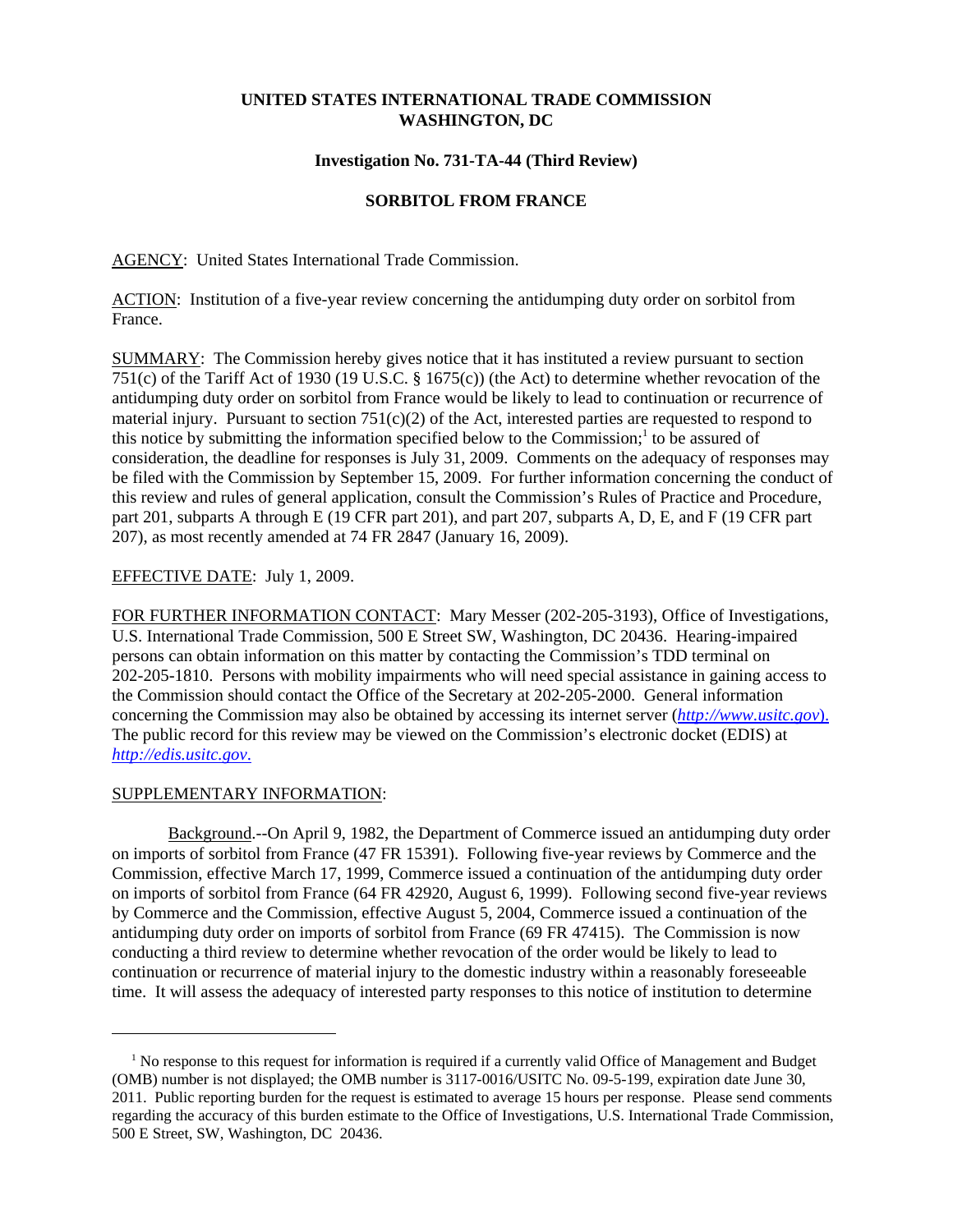whether to conduct a full review or an expedited review. The Commission's determination in any expedited review will be based on the facts available, which may include information provided in response to this notice.

Definitions.--The following definitions apply to this review:

- (1) *Subject Merchandise* is the class or kind of merchandise that is within the scope of the five-year review, as defined by the Department of Commerce.
- (2) The *Subject Country* in this review is France.
- (3) The *Domestic Like Product* is the domestically produced product or products which are like, or in the absence of like, most similar in characteristics and uses with, the *Subject Merchandise*. In its original determination and in response to the July 18, 1993, order of the United States Court of International Trade remanding the investigation, the Commission defined two *Domestic Like Products*, crystalline and liquid sorbitol. In its original determination, the Commission made affirmative findings for both *Domestic Like Products*; however, in the remand investigation, the Commission made an affirmative determination with respect to crystalline sorbitol only. Certain Commissioners defined the *Domestic Like Product* differently in the original and remand investigations. In its expedited first and second five-year review determinations, the Commission found that the appropriate definition of the *Domestic Like Product* was the same as Commerce's scope: crystalline sorbitol, a polyol produced by the hydrogenation of sugars (glucose), used in the production of sugarless gum, candy, groceries, and pharmaceuticals. For the purposes of this notice, you should consider the *Domestic Like Product* to be crystalline sorbitol, a polyol produced by the hydrogenation of sugars (glucose), used in the production of sugarless gum, candy, groceries, and pharmaceuticals.
- (4) The *Domestic Industry* is the U.S. producers as a whole of the *Domestic Like Product*, or those producers whose collective output of the *Domestic Like Product* constitutes a major proportion of the total domestic production of the product. In its original determination and in response to the July 18, 1993, order of the United States Court of International Trade remanding the investigation, the Commission defined two *Domestic Industries*, one producing crystalline sorbitol and one producing liquid sorbitol. In its original determination, the Commission made affirmative findings for both *Domestic Industries*; however, in the remand investigation, the Commission made an affirmative determination with respect to only the U.S. producers of crystalline sorbitol. Certain Commissioners defined the *Domestic Industry* differently in the original and remand investigations. In its expedited first and second five-year review determinations, the Commission defined the *Domestic Industry* to encompass all U.S. producers of crystalline sorbitol. For the purposes of this notice, you should consider the *Domestic Industry* to be all U.S. producers of crystalline sorbitol.
- (5) An *Importer* is any person or firm engaged, either directly or through a parent company or subsidiary, in importing the *Subject Merchandise* into the United States from a foreign manufacturer or through its selling agent.

Participation in the review and public service list.--Persons, including industrial users of the *Subject Merchandise* and, if the merchandise is sold at the retail level, representative consumer organizations, wishing to participate in the review as parties must file an entry of appearance with the Secretary to the Commission, as provided in section 201.11(b)(4) of the Commission's rules, no later than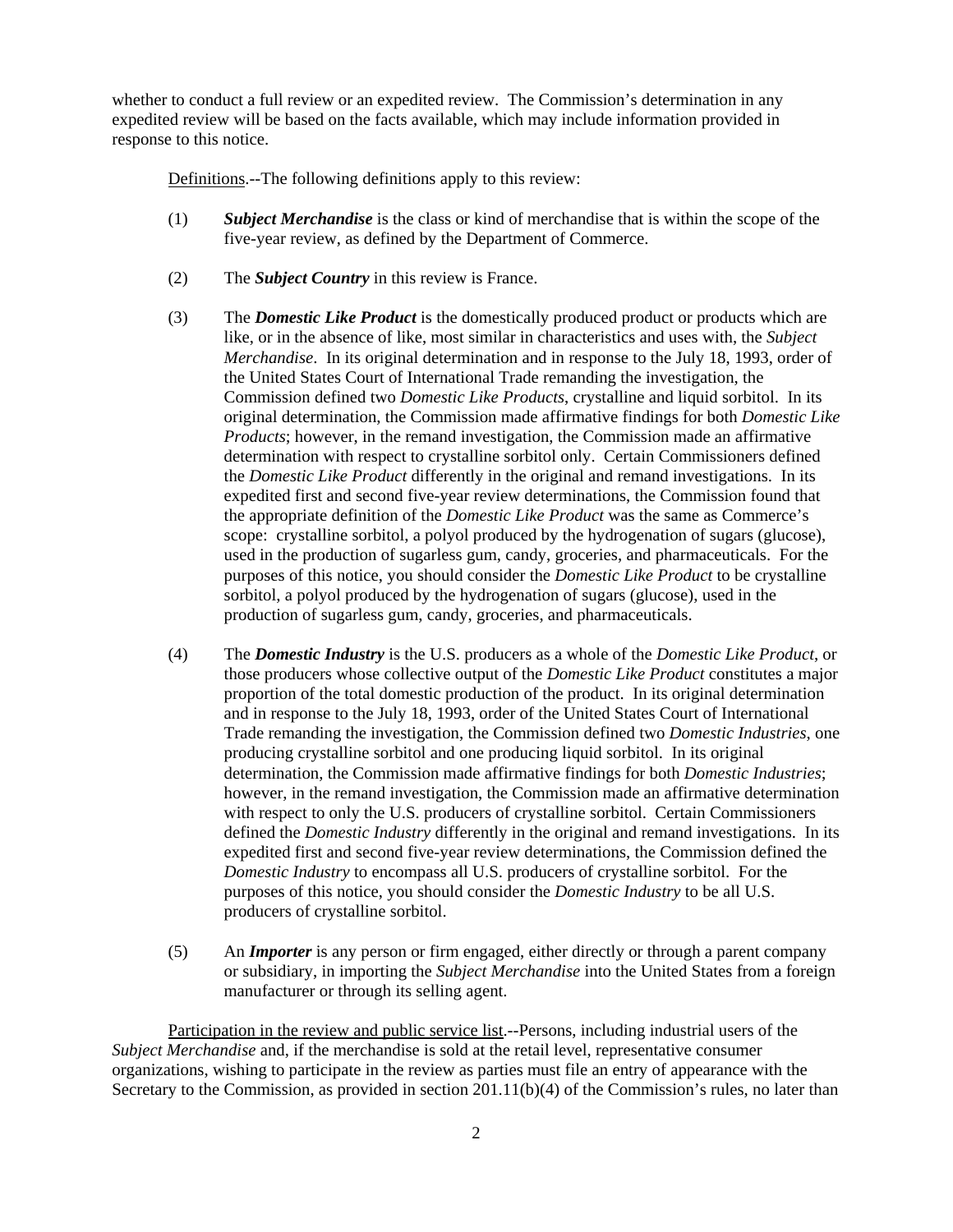21 days after publication of this notice in the *Federal Register*. The Secretary will maintain a public service list containing the names and addresses of all persons, or their representatives, who are parties to the review.

Former Commission employees who are seeking to appear in Commission five-year reviews are advised that they may appear in a review even if they participated personally and substantially in the corresponding underlying original investigation. The Commission's designated agency ethics official recently has advised that a five-year review is no longer considered the "same particular matter" as the corresponding underlying original investigation for purposes of 18 U.S.C. § 207, the post employment statute for Federal employees, and Commission rule 201.15(b)(19 CFR § 201.15(b)), 73 FR 24609 (May 5, 2008). This advice was developed in consultation with the Office of Government Ethics. Consequently, former employees are no longer required to seek Commission approval to appear in a review under Commission rule 19 CFR § 201.15, even if the corresponding underlying original investigation was pending when they were Commission employees. For further ethics advice on this matter, contact Carol McCue Verratti, Deputy Agency Ethics Official, at 202-205-3088.

Limited disclosure of business proprietary information (BPI) under an administrative protective order (APO) and APO service list.--Pursuant to section 207.7(a) of the Commission's rules, the Secretary will make BPI submitted in this review available to authorized applicants under the APO issued in the review, provided that the application is made no later than 21 days after publication of this notice in the *Federal Register*. Authorized applicants must represent interested parties, as defined in 19 U.S.C. § 1677(9), who are parties to the review. A separate service list will be maintained by the Secretary for those parties authorized to receive BPI under the APO.

Certification.--Pursuant to section 207.3 of the Commission's rules, any person submitting information to the Commission in connection with this review must certify that the information is accurate and complete to the best of the submitter's knowledge. In making the certification, the submitter will be deemed to consent, unless otherwise specified, for the Commission, its employees, and contract personnel to use the information provided in any other reviews or investigations of the same or comparable products which the Commission conducts under Title VII of the Act, or in internal audits and investigations relating to the programs and operations of the Commission pursuant to 5 U.S.C. Appendix 3.

Written submissions.--Pursuant to section 207.61 of the Commission's rules, each interested party response to this notice must provide the information specified below. The deadline for filing such responses is July 31, 2009. Pursuant to section 207.62(b) of the Commission's rules, eligible parties (as specified in Commission rule  $207.62(b)(1)$  may also file comments concerning the adequacy of responses to the notice of institution and whether the Commission should conduct an expedited or full review. The deadline for filing such comments is September 15, 2009. All written submissions must conform with the provisions of sections 201.8 and 207.3 of the Commission's rules and any submissions that contain BPI must also conform with the requirements of sections 201.6 and 207.7 of the Commission's rules. The Commission's rules do not authorize filing of submissions with the Secretary by facsimile or electronic means, except to the extent permitted by section 201.8 of the Commission's rules, as amended, 67 FR 68036 (November 8, 2002). Also, in accordance with sections 201.16(c) and 207.3 of the Commission's rules, each document filed by a party to the review must be served on all other parties to the review (as identified by either the public or APO service list as appropriate), and a certificate of service must accompany the document (if you are not a party to the review you do not need to serve your response).

Inability to provide requested information.--Pursuant to section 207.61(c) of the Commission's rules, any interested party that cannot furnish the information requested by this notice in the requested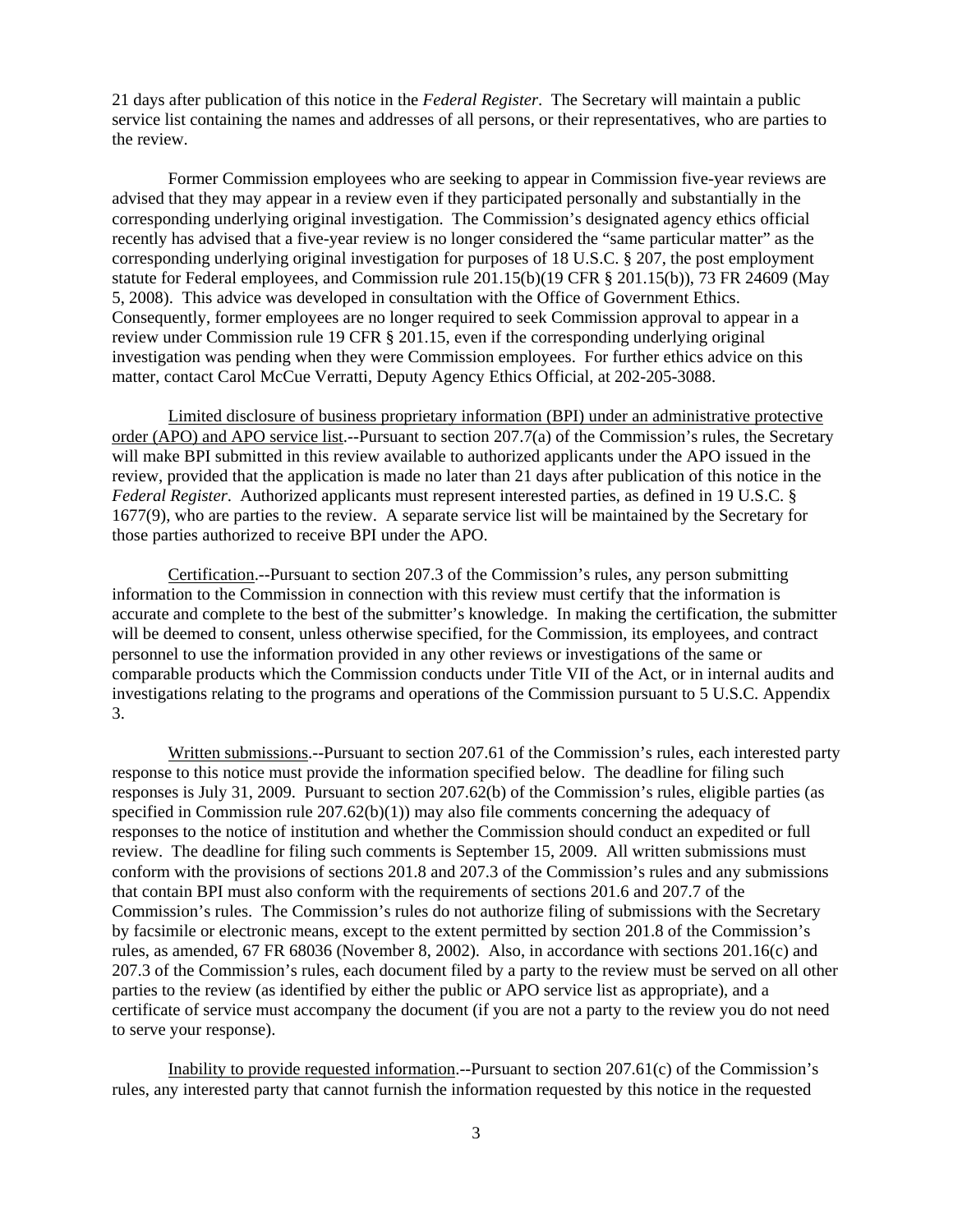form and manner shall notify the Commission at the earliest possible time, provide a full explanation of why it cannot provide the requested information, and indicate alternative forms in which it can provide equivalent information. If an interested party does not provide this notification (or the Commission finds the explanation provided in the notification inadequate) and fails to provide a complete response to this notice, the Commission may take an adverse inference against the party pursuant to section 776(b) of the Act in making its determination in the review.

INFORMATION TO BE PROVIDED IN RESPONSE TO THIS NOTICE OF INSTITUTION: As used below, the term "firm" includes any related firms.

- (1) The name and address of your firm or entity (including World Wide Web address) and name, telephone number, fax number, and E-mail address of the certifying official.
- (2) A statement indicating whether your firm/entity is a U.S. producer of the *Domestic Like Product*, a U.S. union or worker group, a U.S. importer of the *Subject Merchandise*, a foreign producer or exporter of the *Subject Merchandise*, a U.S. or foreign trade or business association, or another interested party (including an explanation). If you are a union/worker group or trade/business association, identify the firms in which your workers are employed or which are members of your association.
- (3) A statement indicating whether your firm/entity is willing to participate in this review by providing information requested by the Commission.
- (4) A statement of the likely effects of the revocation of the antidumping duty order on the *Domestic Industry* in general and/or your firm/entity specifically. In your response, please discuss the various factors specified in section 752(a) of the Act (19 U.S.C. § 1675a(a)) including the likely volume of subject imports, likely price effects of subject imports, and likely impact of imports of *Subject Merchandise* on the *Domestic Industry*.
- (5) A list of all known and currently operating U.S. producers of the *Domestic Like Product*. Identify any known related parties and the nature of the relationship as defined in section 771(4)(B) of the Act (19 U.S.C. § 1677(4)(B)).
- (6) A list of all known and currently operating U.S. importers of the *Subject Merchandise* and producers of the *Subject Merchandise* in the *Subject Country* that currently export or have exported *Subject Merchandise* to the United States or other countries after 2003.
- (7) A list of 3-5 leading purchasers in the U.S. market for the *Domestic Like Product* and the *Subject Merchandise* (including street address, World Wide Web address, and the name, telephone number, fax number, and E-mail address of a responsible official at each firm).
- (8) A list of known sources of information on national or regional prices for the *Domestic Like Product* or the *Subject Merchandise* in the U.S. or other markets.
- (9) If you are a U.S. producer of the *Domestic Like Product*, provide the following information on your firm's operations on that product during calendar year 2008, except as noted (report quantity data in pounds and value data in U.S. dollars, f.o.b. plant). If you are a union/worker group or trade/business association, provide the information, on an aggregate basis, for the firms in which your workers are employed/which are members of your association.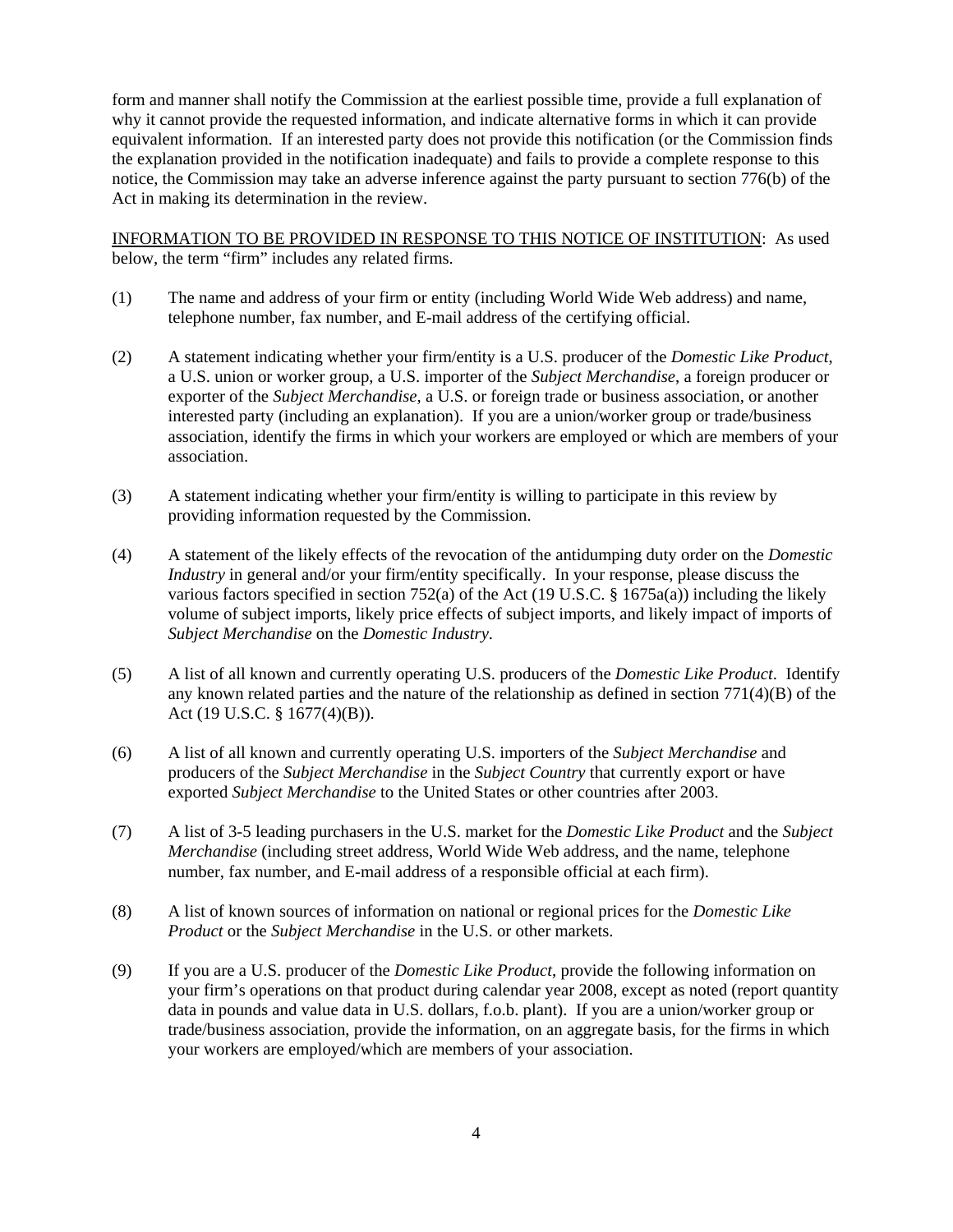- (a) Production (quantity) and, if known, an estimate of the percentage of total U.S. production of the *Domestic Like Product* accounted for by your firm's(s') production;
- (b) Capacity (quantity) of your firm to produce the *Domestic Like Product* (i.e., the level of production that your establishment(s) could reasonably have expected to attain during the year, assuming normal operating conditions (using equipment and machinery in place and ready to operate), normal operating levels (hours per week/weeks per year), time for downtime, maintenance, repair, and cleanup, and a typical or representative product mix);
- (c) The quantity and value of U.S. commercial shipments of the *Domestic Like Product* produced in your U.S. plant(s); and
- (d) The quantity and value of U.S. internal consumption/company transfers of the *Domestic Like Product* produced in your U.S. plant(s).
- (e) The value of (i) net sales, (ii) cost of goods sold (COGS), (iii) gross profit, (iv) selling, general and administrative (SG&A) expenses, and (v) operating income of the *Domestic Like Product* produced in your U.S. plant(s) (include both U.S. and export commercial sales, internal consumption, and company transfers) for your most recently completed fiscal year (identify the date on which your fiscal year ends).
- (10) If you are a U.S. importer or a trade/business association of U.S. importers of the *Subject Merchandise* from the *Subject Country*, provide the following information on your firm's(s') operations on that product during calendar year 2008 (report quantity data in pounds and value data in U.S. dollars). If you are a trade/business association, provide the information, on an aggregate basis, for the firms which are members of your association.
	- (a) The quantity and value (landed, duty-paid but not including antidumping duties) of U.S. imports and, if known, an estimate of the percentage of total U.S. imports of *Subject Merchandise* from the *Subject Country* accounted for by your firm's(s') imports;
	- (b) The quantity and value (f.o.b. U.S. port, including antidumping duties) of U.S. commercial shipments of *Subject Merchandise* imported from the *Subject Country*; and
	- (c) The quantity and value (f.o.b. U.S. port, including antidumping duties) of U.S. internal consumption/company transfers of *Subject Merchandise* imported from the *Subject Country*.
- (11) If you are a producer, an exporter, or a trade/business association of producers or exporters of the *Subject Merchandise* in the *Subject Country*, provide the following information on your firm's(s') operations on that product during calendar year 2008 (report quantity data in pounds and value data in U.S. dollars, landed and duty-paid at the U.S. port but not including antidumping duties). If you are a trade/business association, provide the information, on an aggregate basis, for the firms which are members of your association.
	- (a) Production (quantity) and, if known, an estimate of the percentage of total production of *Subject Merchandise* in the *Subject Country* accounted for by your firm's(s') production; and
	- (b) Capacity (quantity) of your firm to produce the *Subject Merchandise* in the *Subject Country* (i.e., the level of production that your establishment(s) could reasonably have